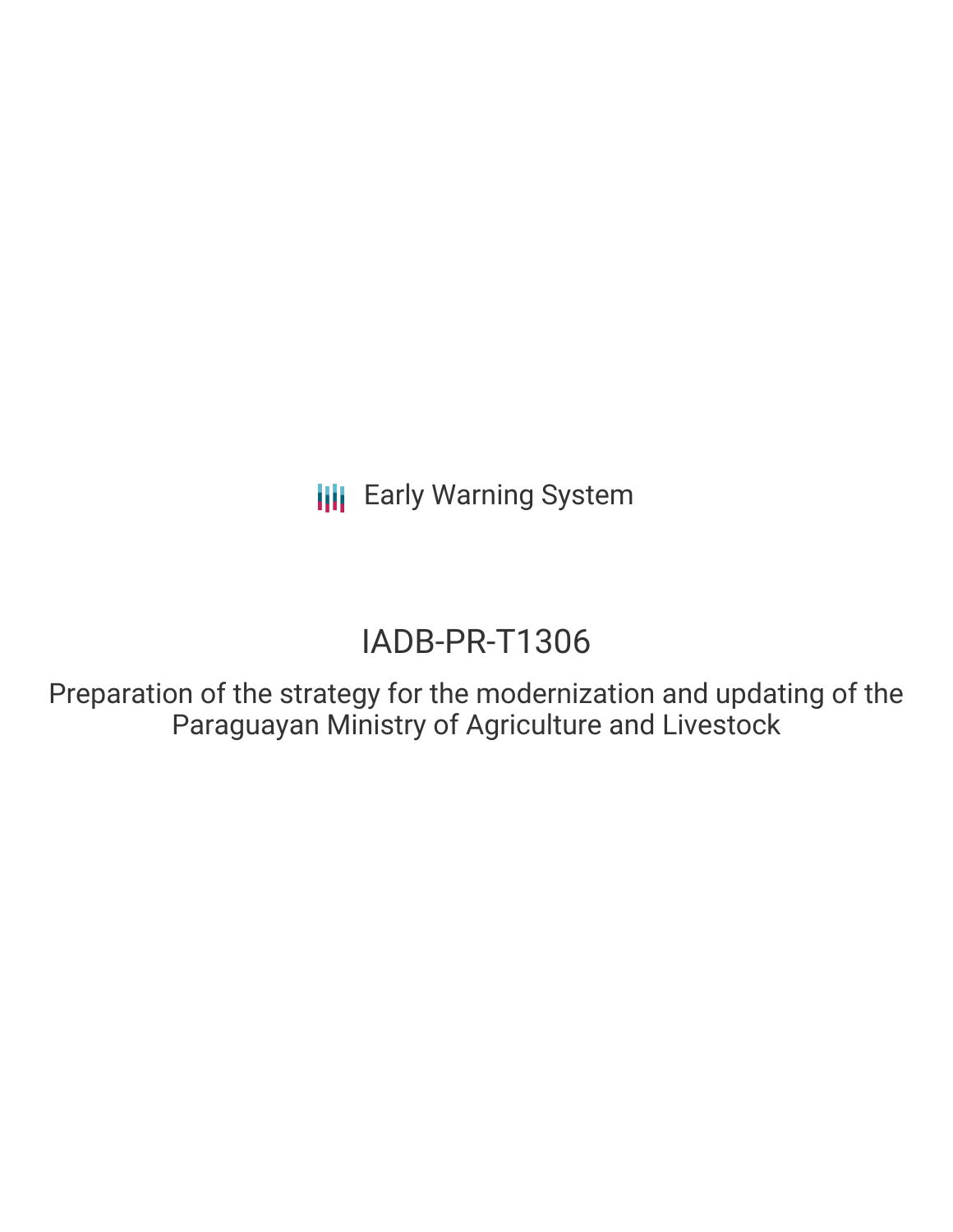

## Early Warning System

Preparation of the strategy for the modernization and updating of the Paraguayan Ministry of Agriculture and Livestock

#### **Quick Facts**

| <b>Countries</b>               | Paraguay                                                            |
|--------------------------------|---------------------------------------------------------------------|
| <b>Financial Institutions</b>  | Inter-American Development Bank (IADB)                              |
| <b>Status</b>                  | Proposed                                                            |
| <b>Bank Risk Rating</b>        | $\sim$<br>U                                                         |
| <b>Borrower</b>                | Government of Paraguay                                              |
| <b>Sectors</b>                 | Agriculture and Forestry, Law and Government, Technical Cooperation |
| Investment Type(s)             | Grant                                                               |
| <b>Investment Amount (USD)</b> | $$0.30$ million                                                     |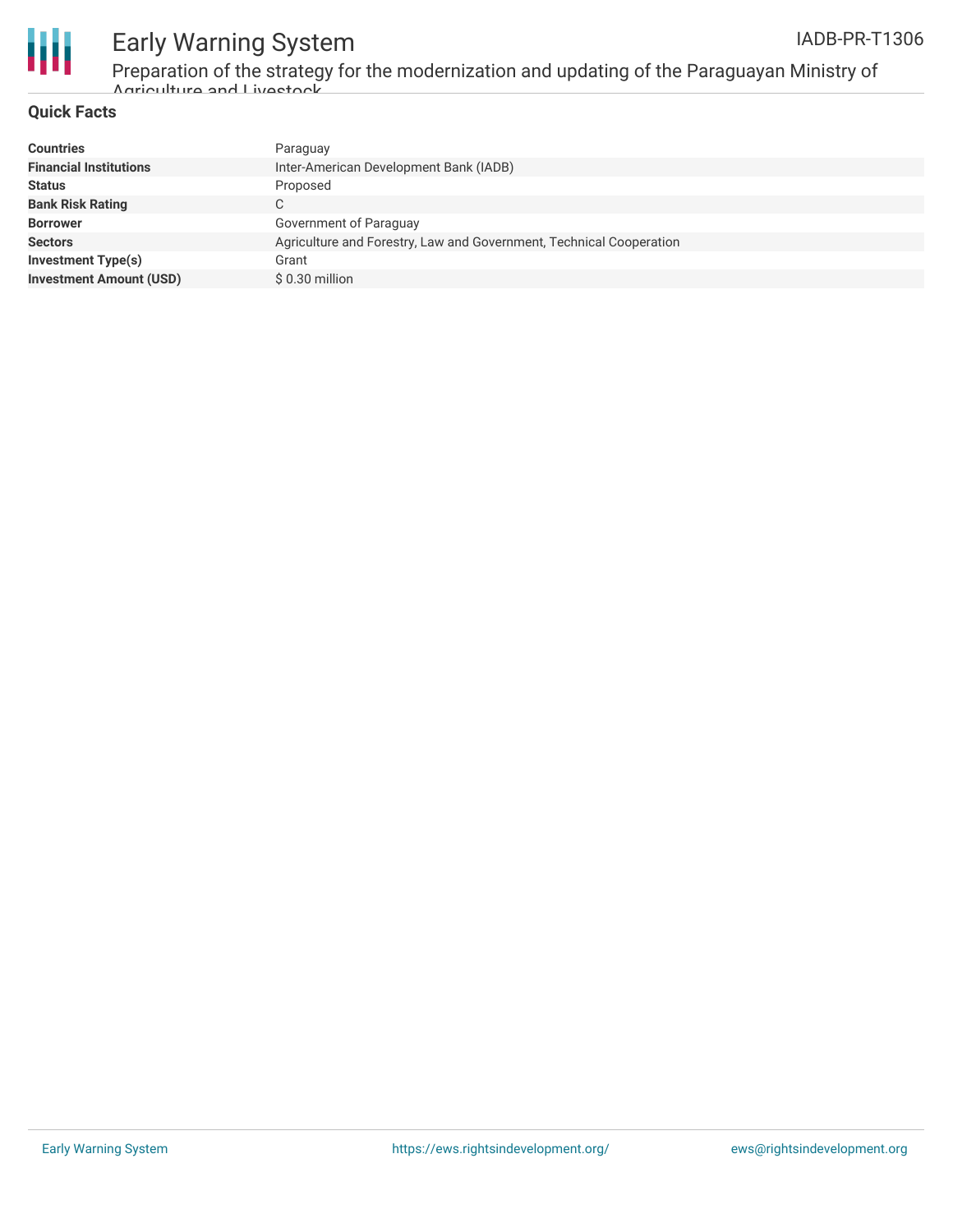

#### Early Warning System Preparation of the strategy for the modernization and updating of the Paraguayan Ministry of Agriculture and Livestock IADB-PR-T1306

### **Project Description**

The overall objective of the operation is to support the Ministry of Agriculture and Livestock (MAG, by its acronym in Spanish) in the preparation of a strategy for the modernization and update of its structure to provide services to farmers and rural population in a sustainable and efficient manner. Its specific objectives are: i) review and propose modifications to the current legal framework that underpins the structure of the MAG and its relation with autonomous agencies (animal health; plant health; financial services) that comprise the public goods supported by the Government; ii) design and implement an economic evaluation and a potential impact evaluation of these reforms and modernization process; and iii) propose an integral modernization of the technical assistance and technological transfer platform for small farmers.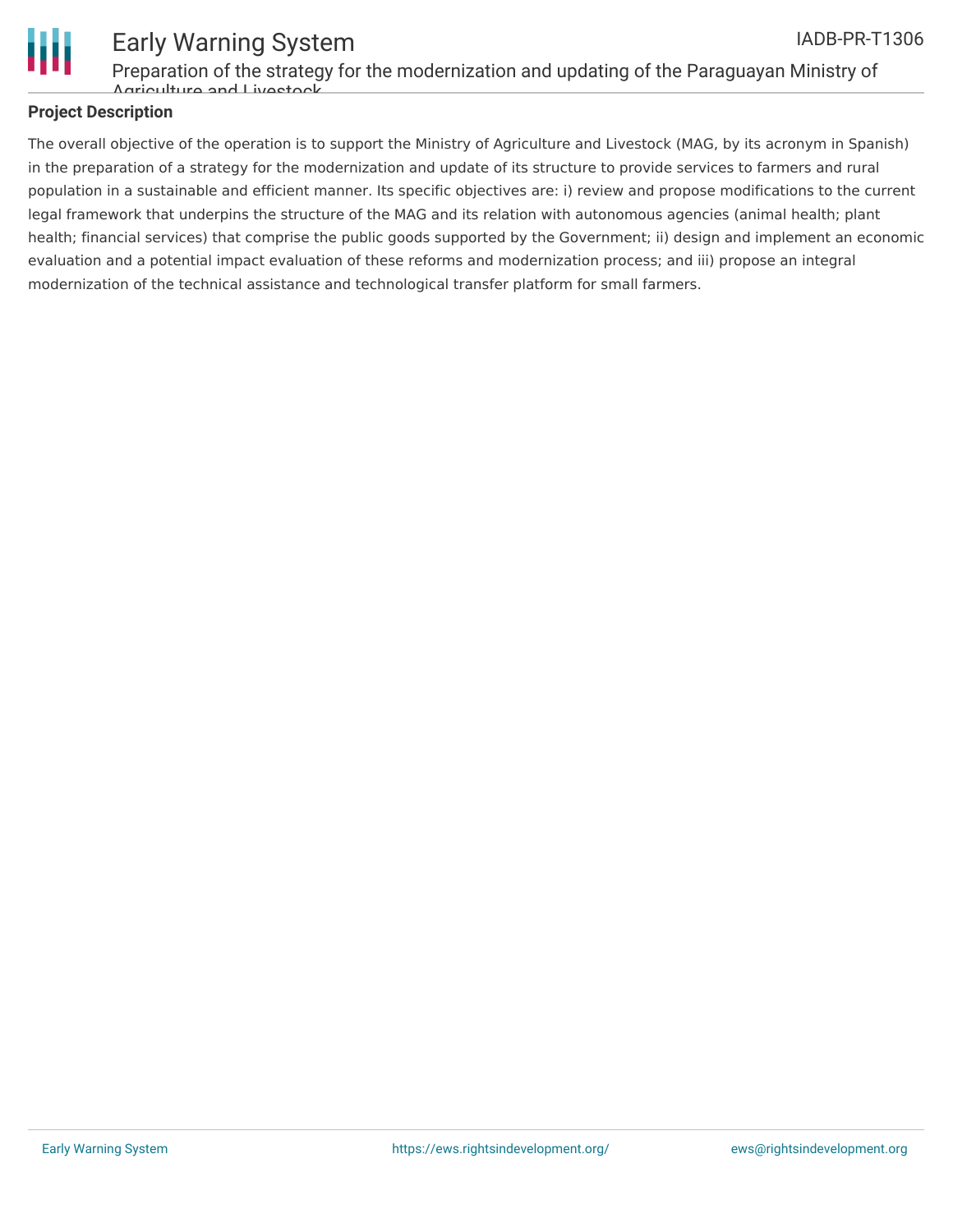

### Early Warning System

Preparation of the strategy for the modernization and updating of the Paraguayan Ministry of Agriculture and Livestock

#### **Investment Description**

• Inter-American Development Bank (IADB)